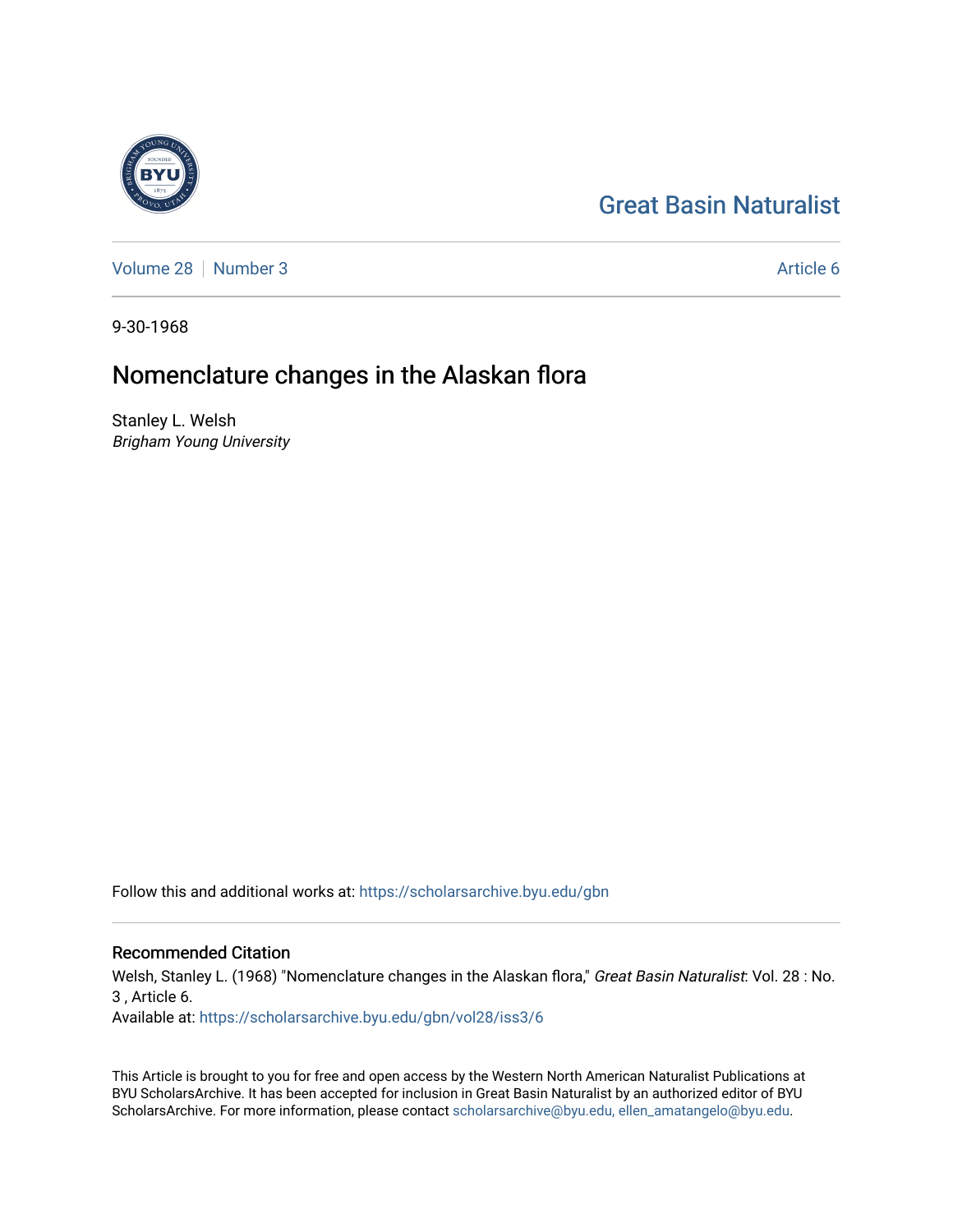### Stanley L. Welsh'

Floristics revisions generally lead to adjustments in nomenclature and to the description of previously undescribed entities. This is the case with the revision of the Alaskan flora also. The necessity for changes of nomenclature is a result of increased knowledge about entities, the examination of additional or unusual specimens, the filling in of gaps in distributional records, and differences in point of view on what constitutes a taxon and on what level it should be recognized. All nomenclatural changes have been checked against the most modern treatments for the groups in which they belong and against standard indices of botanical literature.

Specimens on which new entities are based are deposited in herbaria designated by standardized international code letters.

The conclusions presented here represent the results of four years of intensive study of Alaskan flora. That some of the interpretations might be in error is hereby granted, and for the errors the writer herewith submits his apologies. Hopefully, the changes reported here will lead to a more stable nomenclature and to better understanding of a vastly interesting flora. Justification for the conclusions reached here will be more readily apparent when the proposed revision of *Anderson's Flora of Alaska* appears in print.

The writer wishes to thank Dr. Richard W. Pohl. administrator of the Anderson bequest to Iowa State University for financial aid necessary to complete this study. Gratitude is also expressed to Dr. Duane Isely for his support and encouragement.

#### BORAGINACEAE

- Mertensia maritima (L.) S. F. Gray var. asiatica (Takeda) Welsh stat. nov. (based on: *Mertensia maritima s*sp. *asiatica* Takeda <sub>.</sub> . . Jour. Bot. 49:222. 1911)
- Mertensia paniculata (Ait.) G. Don ssp. eastwoodiae (Macbr.) Welsh stat. nov. (based on: Mertensia eastwoodiae Macbr. Contr. Gray Herb. n. s. 49:18. 1917)

#### CARYOPHYLLACEAE

Arenaria laricifolia L. var. hultenii Welsh var. nov.

Planta similis var. laricifolia, differens in folia obtusa, linearia ad anguste oblonga, pleurumque uninervis et glabra vel tantum ciliata. Alaska: Takotna. Anderson & Gasser 7398, 24 July <sup>1941</sup> (ISC, holotype; BRY. isotvpe). Additional specimens from Alaska: Unalakleet, Anderson 5088. 29 August 1938 (ISC. BRY): Takotna Mt., R. L. Layden 167, 9 July 1948 (ISC); Mt. Fairplay. Anderson

<sup>1.</sup> Department of Botany, Brigham Young University, Provo. Utah.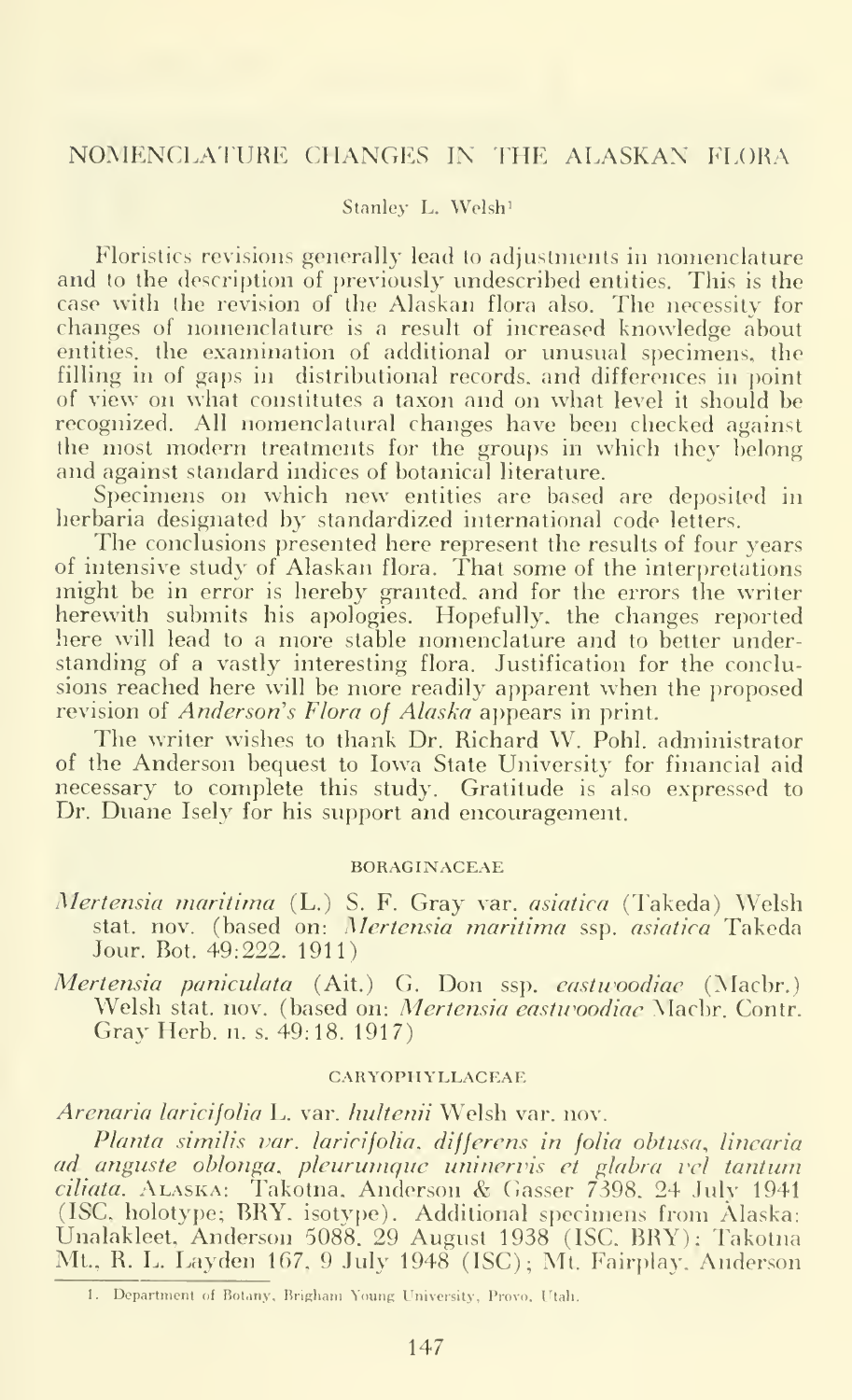

Figure 1. Isotype of Arenaria laricifolia L. var. hultenii Welsh var. nov.

10810. 22 July 1948 (ISC); Mt. McKinlev National Park, Nelson & Nelson 3898, 21 July 1939 (ISC); Golovin, Anderson 5038, 27 August 1938 (ISC). This variety is named in honor of Eric Hulten, distinguished student of Alaskan botany.

Arenaria rossii R. Br. ex Richards. var. elegans (Cham. & Schlecht.) Welsh stat, nov. (based on: Arenaria elegans Cham. &. Schlecht. Linnaea 1:57. 1826)

Cerastium beeringianum Cham. & Schlecht. var. aleuticum (Hultén) Welsh comb. nov. (based on: Cerastium aleuticum Hultén Svensk. Bot. Tidskr. 30:520. 1936)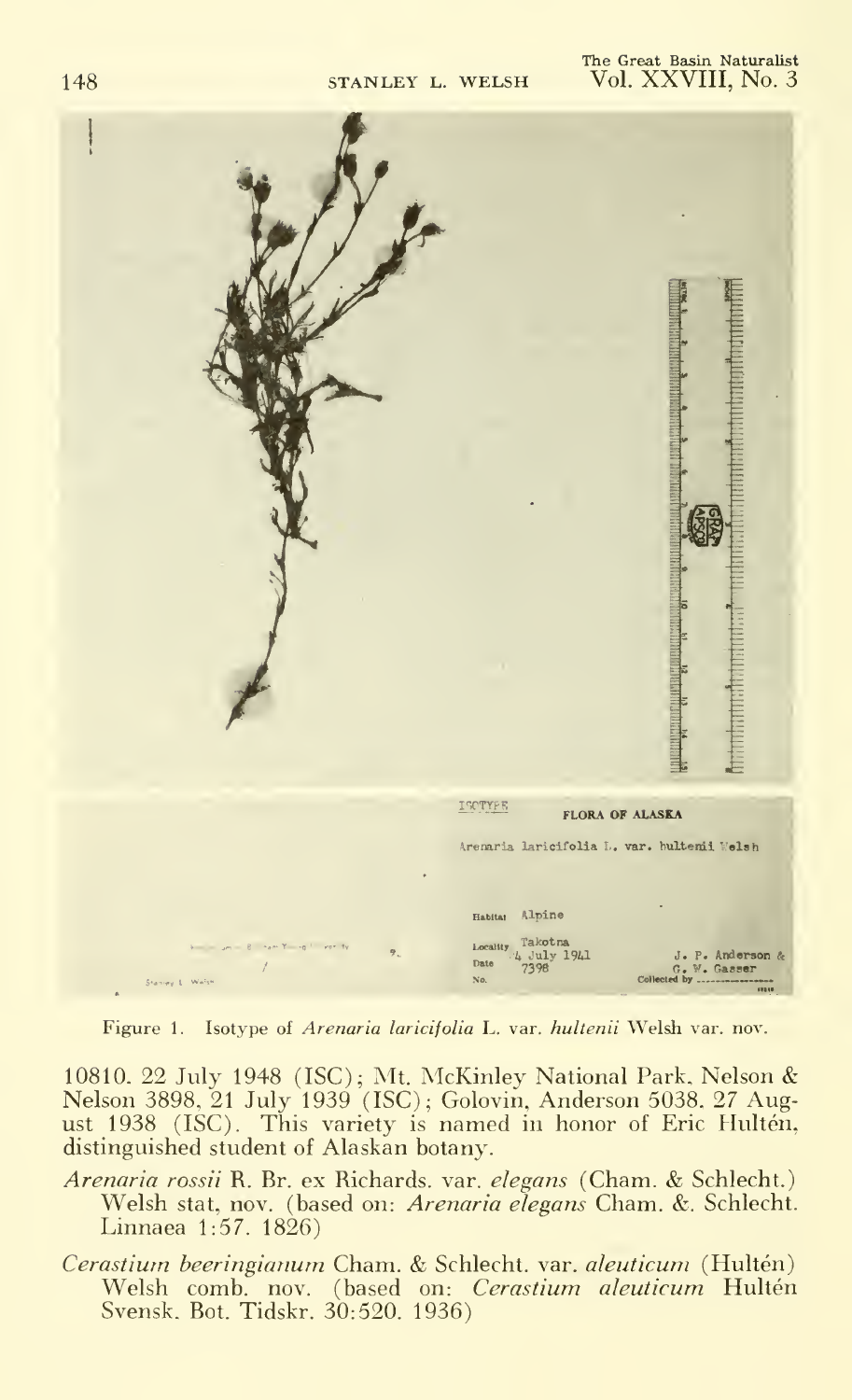#### CHENOPODIACEAE

Atriplex patula L. var. alaskensis (Wats.) Welsh stat. nov. (based on: Atriplex alaskensis Wats. Proc. Am. Acad. 9:108. 1874)

#### **COMPOSITAE**

- Antennaria alpina (L.) Gaertn. var. stolonifera (Porsild) Welsh comb. nov. (based on: Antennaria stolonifera Porsild Can. Field- Nat. 64:16. 1950)
- Antennaria alpina (L.) Gaertn. var. megacephala (Fern.) Welsh comb. nov. (based on: Antennaria megacephala Fern, ex Raup Contr. Arnold. Arb. 6:208. 1943)
- Antennaria alpina (L.) Gaertn. var. compacta (Malte) Welsh comb, nov. (based on: Antennaria compacta Malte Rhodora 36:111. 1934)
- Arnica alpina (L.) Olin var. lonchophylla (Greene) Welsh comb, nov. (based on: Arnica lonchophylla Greene Pittonia 4:164. 1900)
- Arnica amplexicaulis Nutt. var. prima (Maguire) Welsh stat. nov. (based on: Arnica amplexicaulis ssp. prima Maguire Madroño 6:154. 1942)
- Arnica chamissonis Less. var. incana (Gray) Welsh stat. nov. (based on: Arnica foliosa var. incana Gray Am. Nat. 8:213. 1874)
- Arnica louiseana Farr. var. frigida (Meyer ex Iljin) Welsh stat. nov. (based on: *Arnica frigida* Meyer ex Iljin Trav. Mus. Bot. Acad. U. R. S. S. 19:112. 1926)
- Artemisia campestris L. ssp. borealis (Pallas) H. & C. var. canadensis (Michx.) Welsh comb. nov. (based on: Artemisia canadensis Michx. Fl. Bor. Am. 2:128. 1803)
- Artemisia campestris L. ssp. borealis (Pallas) H. & C. var. strutzae Welsh var. nov.

A var. borealis differt foliis dense pilosis et inflorescentiis subpani*culatis vel paniculatis.* ALASKA: Roadside, ca. 2 miles east of Potter, near mile 112 Seward Highway, Welsh 4524, <sup>7</sup> July 1965. (BRY, holotype; ISC, isotype). Additional specimens from Alaska: Cliffs along Turnagain Arm, along Highway 1, 25 miles south of Anchorage, Welsh 4115, 14 June 1965 (BRY. ISC) ; Glenn Highway, ca. mile 112, near Sheep Mountain, Strutz 44, 18 June 1953 (BRY); Seward Highway, mile 105, Strutz 1967-1 (BRY); Seward Highway, mile 108.5, do 1967-2 (BRY); Seward Highway, mile 113, do 1967-3 (BRY); Seward Highway, mile 113, do 1967-4a, 1967-4b (BRY); Seward Highway, mile 115, do 1967-5 (BRY), all 20 August 1967; Seward Highway, mile 16, Williams 1566, 22 June 1966 (BRY). This variety is named in honor of Mrs. Aline Strutz, botanical enthusiast, collector, and Alaskan pioneer.

Artemisia frigida L. var. williamsae Welsh var. nov.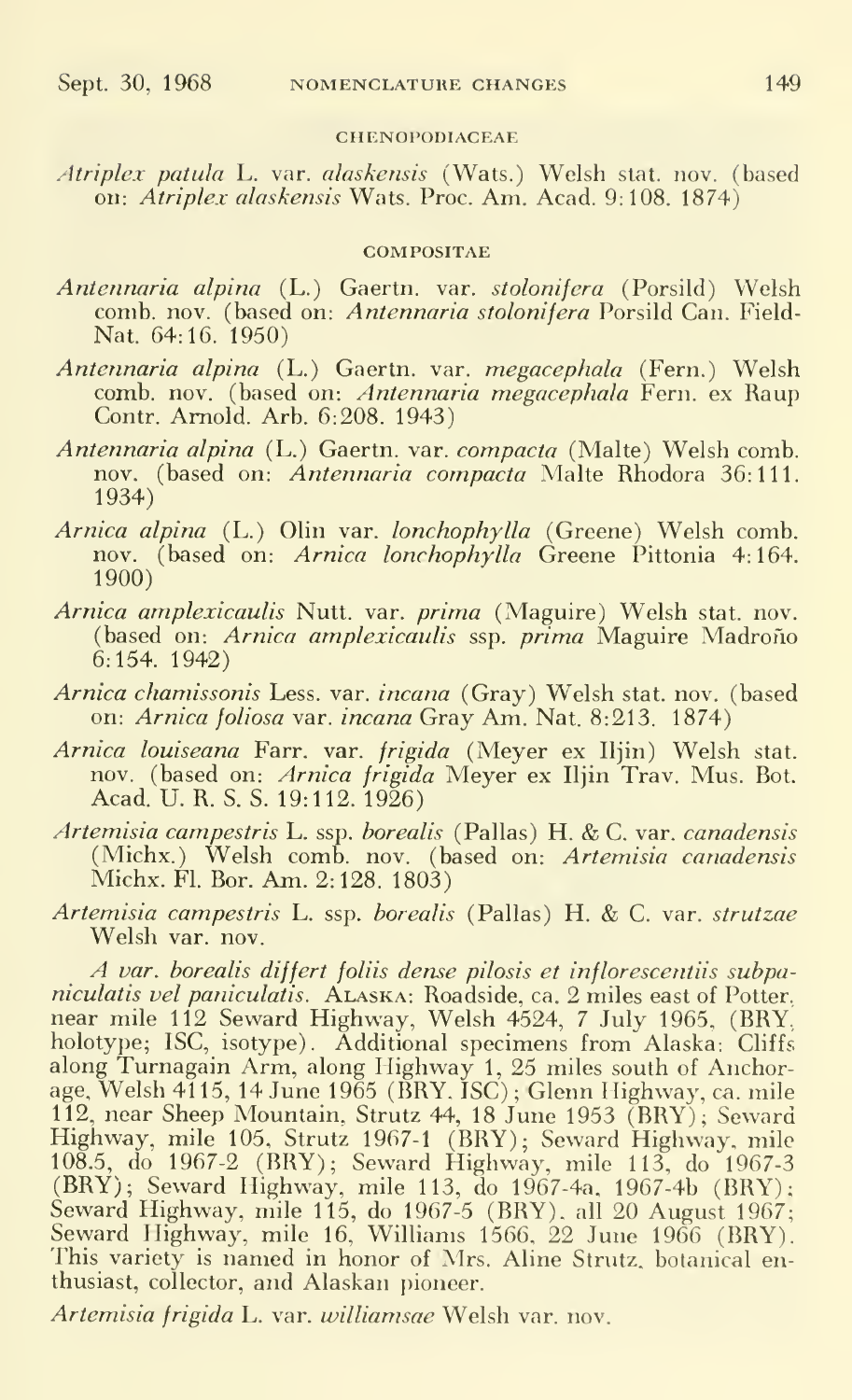#### The Great Basin Naturalist Vol. XXVIII, No. 3



Figure 2. Holotype of Artemisia campestris L. ssp. borealis (Pallas) H. & C. var. strutzae Welsh var. nov.

A var. frigida differt receptaculis glabris vel glabratis et capitulis saepe supra 5 mm. latis. Yukon TERRITORY: Alaska Highway, mile 1070, at Kluane Lake, on lakeshore gravel, Williams 1369, <sup>31</sup> July 1965 (BRY, holotype). Additional specimens: YUKON TERRITORY: Along Alaska Highway, at Duke River, Williams 1888, 26 July 1966 (BRY). Alaska: Glenn Highway, mile 113, Strutz 45, <sup>18</sup> June 1953 (BRY, ISC). This variety is named in honor of Mrs.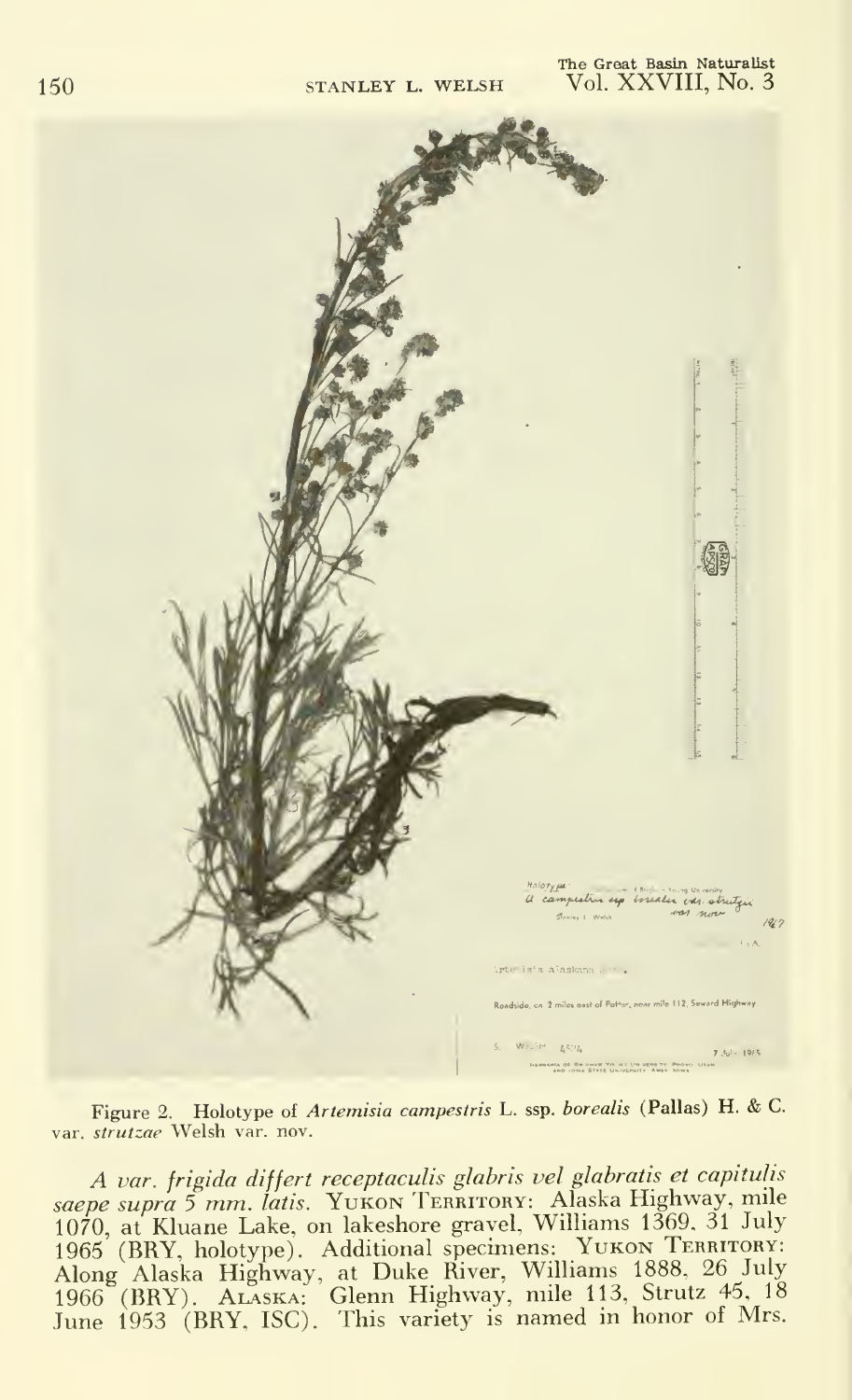

Figure 3. Holotype of *Artemisia frigida* L. var. *williamsae* Welsh var. nov.

Maxine Morgan Williams, long-time Alaskan resident and botanical collector.

Artemisia norvegica Fries var. comata (Rydb.) Welsh comb. nov. (based on: Artemisia comata Rydb. N. Am. Fl. 34:263. 1916)

*Artemisia tilesii* Ledeb. var. *aleutica* (Hultén) Welsh comb. nov. (based on: *Artemisia unalaskensis v*ar. *alcutica* Hultén Fl. Aleutian Isl. 327. 1937)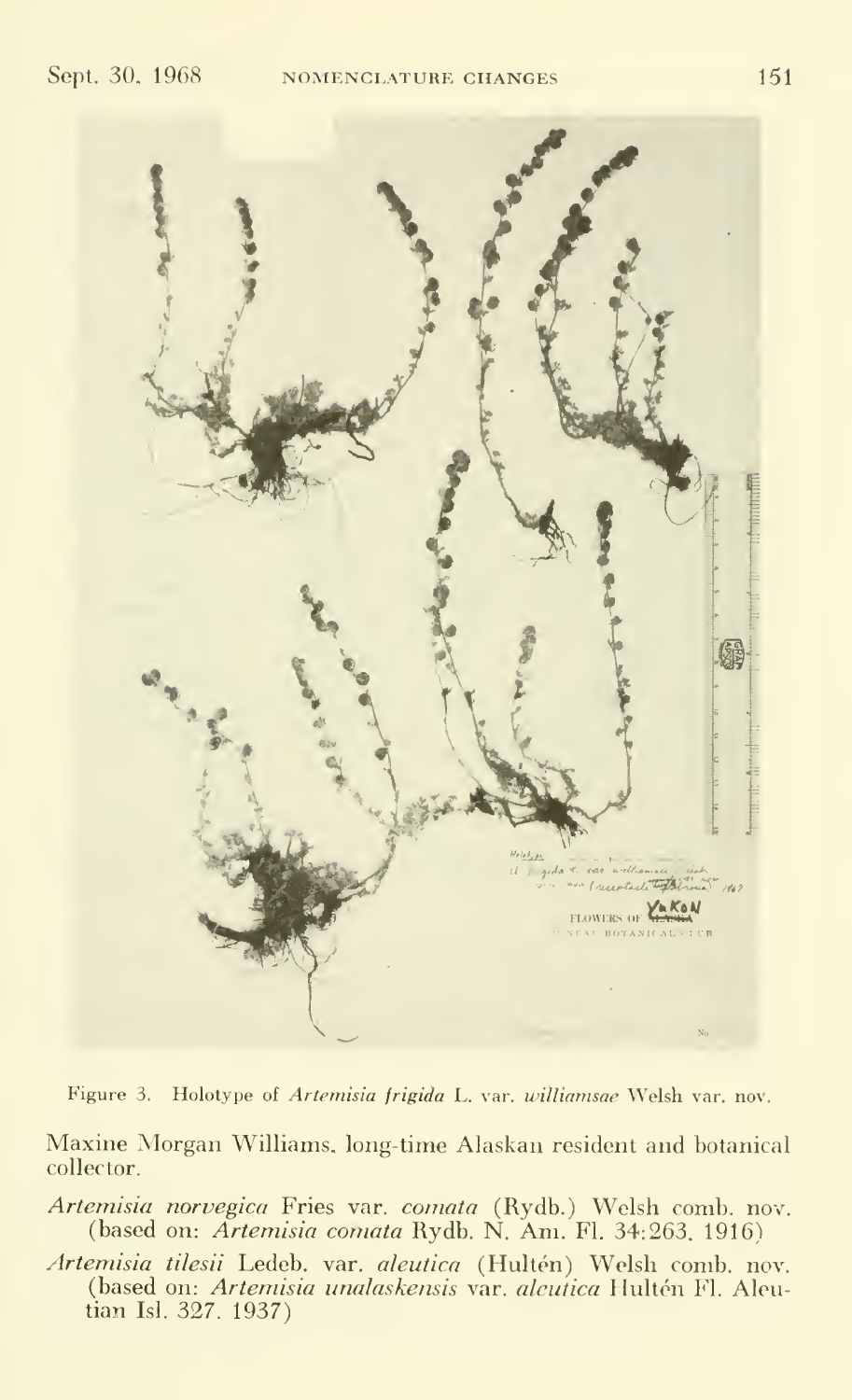- S*aussurea angustifolia* (Willd.) DC. var. *viscida* (Hultén) Welsh 1 comb. nov. (based on: *Saussurea viscida* Hultén Lunds Univ. ) | Arssk. N. F. Avd. 2. 46:1627. 1950)
- Tanacetum bipinnatum (L.) Schultz-Bip. ssp. huronense (Nutt.) Welsh stat. nov. (based on: Tanacetum huronense Nutt. Gen. 2:141. 1818)

#### CRUCIFERAE

- Cochlearia officinalis L. var. sessilifolia (Rollins) Welsh stat. nov. (based on: *Cochlearia sessilifolia* Rollins Contr. Dudley Herb. 3: 182. p. 46, fig. 1. 1941)
- Draba borealis DC. var. maxima (Hultén) Welsh comb. nov. (based on: *Draba maxima* Hultén Lunds Univ. Arssk. N. F. Avd. 2. 41:859. 1944)
- Erysimum asperum (Nutt.) DC. var. angustatum (Rydb.) Welsh comb. nov. (based on: Erysimum angustatum Rydb. Bull. N.Y. Rot. Gard. 2:171. 1901)
- Rorippa islandica (Oed.) Borbas var. barbaraeifolia (DC.) Welsh comb. nov. (based on: Camelina barbaraeifolia DC. Syst. Nat. 2:517. 1821)

#### GENTIANACEAE

Gentianella propinqua (Richards.) Gillett var. aleutica (Cham. & Schlecht.) Welsh stat. nov. (based on: Gentiana aleutica Cham. & Schlecht. Linnaea 1:175. 1826)

#### LEGUMINOSAE

*Hedysarum boreale* Nutt. ssp. *mackenzii* (Richards.) Welsh stat. I nov. (based on: *Hedysarum mackenzii* Richards. Bot. Append.  $\qquad$ Frankl. Joum. 745. 1823)

Oxytropis arctica R. Br. var. barnebyana Welsh var. nov.

Herba perennis acaulescens, caudices multi vel pauci-ramosis, ramuli brevis; folia pinnatis, 6-15 cm. longis; foliola 9-15, oblongis vel lanceolatis oppositis vel alternis, 4-15 mm. longis, 2-5 mm. latis, obtusis vel acutis, aliquantum pilosis supra et infra; stipulae et petioli adnatis; scapi foliis longior, 5- ad 8-floribus; corollae albus, apicibus carinis purpureo-maculatis., 18-22 mm. longis; legumina adscendens, substipitatis. biloculis, 18-25 mm. longis.

Acaulescent perennial herbs from a branching caudex; leaves pinnate, 6-15 cm. long, the leaflets 9-15, oblong to lanceolate, opposite or alternate, not fasciculate, 4-15 mm. long, 2-5 mm. broad, ob tuse to acute, somewhat pilose on both surfaces; stipules adnate to the petioles, 10-25 mm. long, the free ends acuminate, 7-12 mm. long, pilose dorsally, becoming glabrate in age, ciliate and beset with clavate marginal processes; scapes 9-15 (20) cm. long; rachis of raceme 0.5-4.5 cm. long; flowers white, fading cream or yellowish, the keel-tip maculate; calyx cylindric, villous with light and dark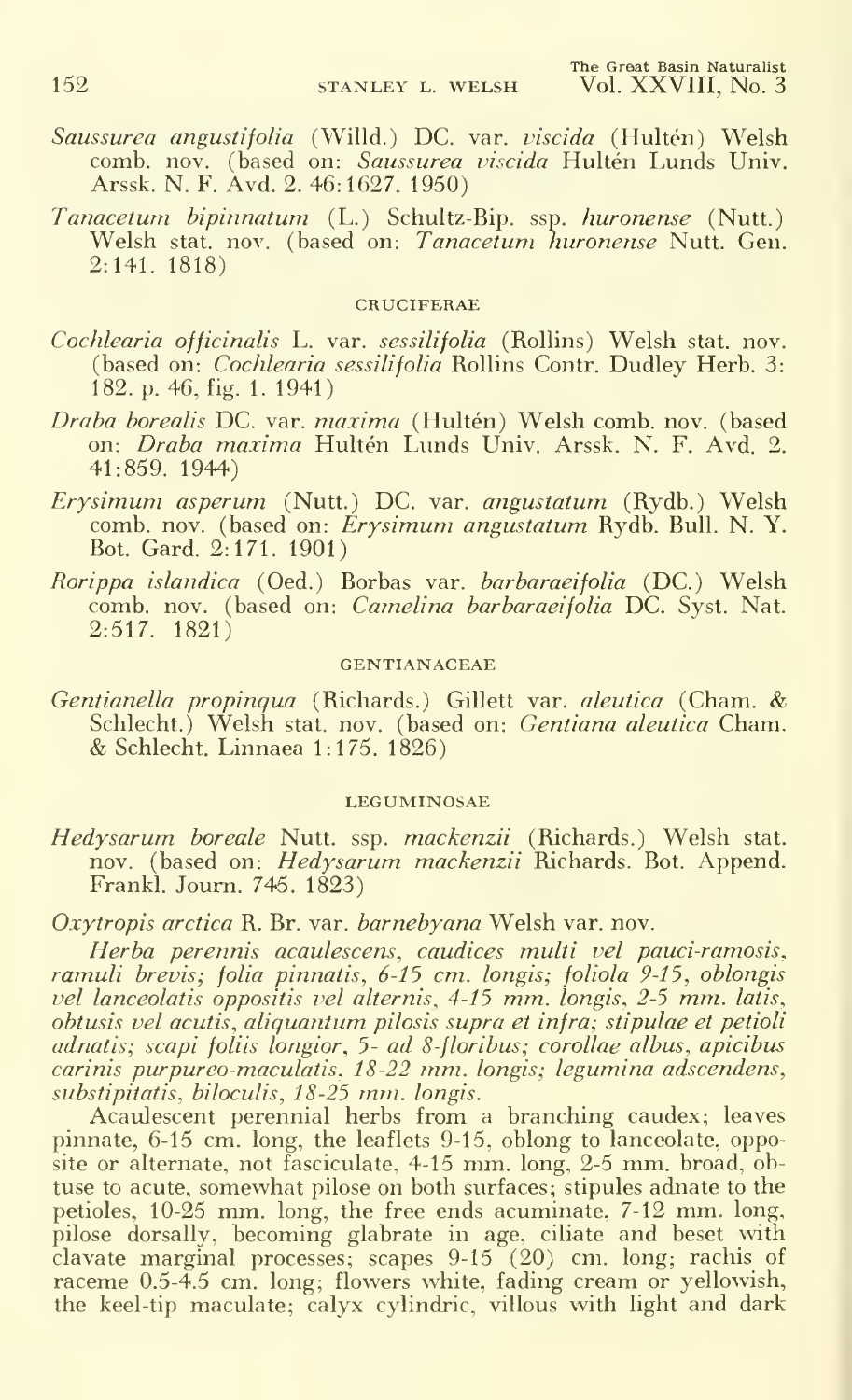

Figure 4. Holotype of Oxytropis arctica R. Br. var. barnebyana Welsh var. nov.

in mixed Salix heath, Welsh 5729, 9 July 1966 (BRY, holotype: ISC, NY. US, ALA, isotypes). Additional specimens: Kotzebue. Welsh 5758. <sup>10</sup> July 1966 (BRY, ISC); do. Anderson 4740b. <sup>12</sup> August 1938 (ISC); do. Strutz 432. 26 June 1963 (BRY); do. Strutz 1021, 9 July 1966 (BRY); do, Welsh 5841. 13 July 1966; Sadlerochit R.. Spetzman 950. 30 July 1948 (BRY, mixed collection). This variety is abundant near Kotzebue. It is named in honor of Rupert C. Barneby, monographer of North American Oxytropis.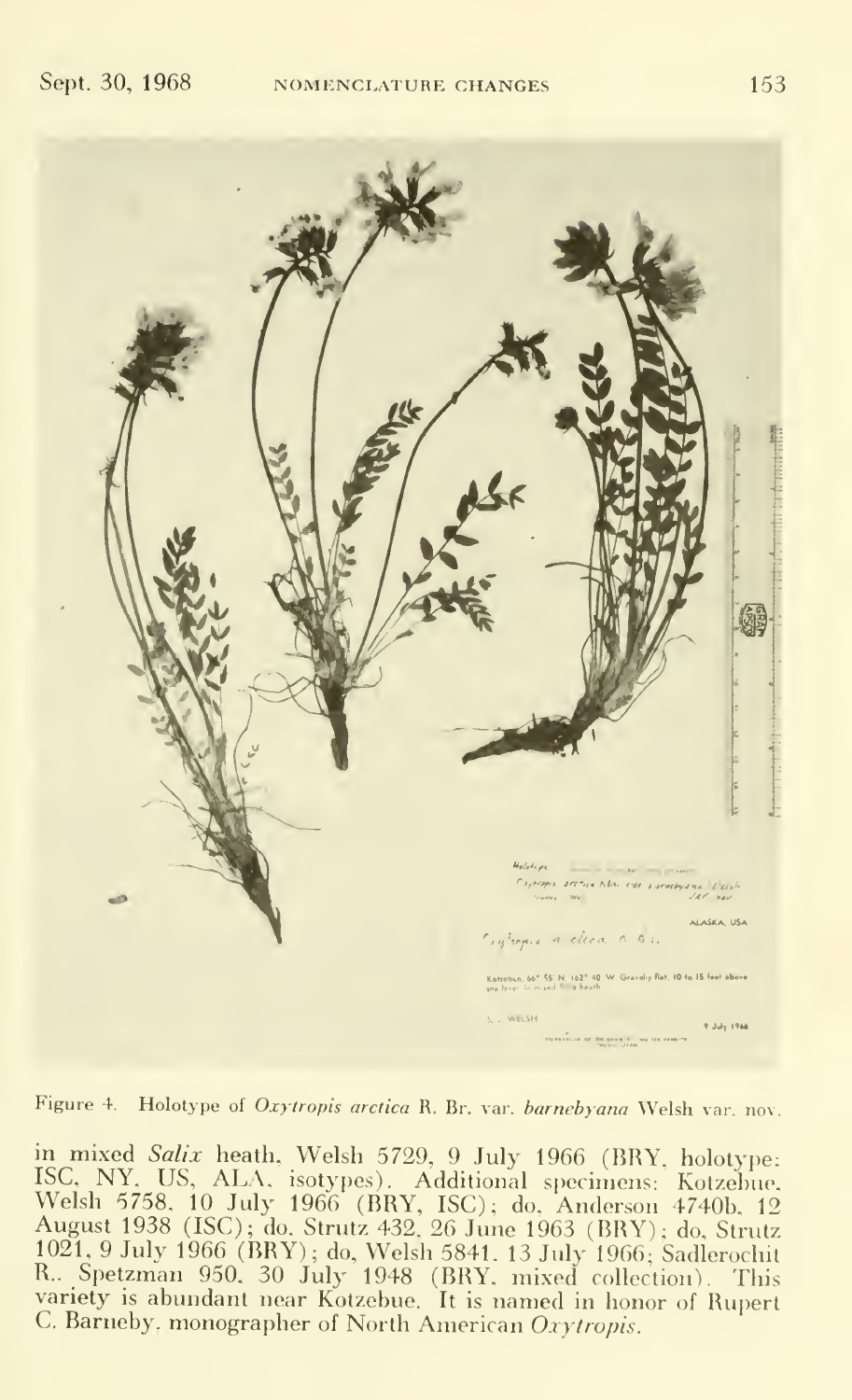R., Spetzman 950, 30 July 1948 (BRY, mixed collection). This variety is abundant near Kotzebue. It is named in honor of Rupert C. Barneby, monographer of North American Oxytropis.

#### ONAGRACEAE

- Epilobium alpinum L. var. sertulatum (Hausskn.) Welsh comb. nov. (based on: Epilobium sertulatum Hausskn. Österr. Bot. Zeits. 29:52. 1879)
- Epilobium alpinum L. var. behringianum (Hausskn.) Welsh comb, nov. (based on: Epilobium behringianum Hausskn. Mon. Epil. 277. 1884)
- Epilobium palustre L. var. davuricum (Fisch. ex Hornem.) Welsh comb. nov. (based on: Epilobium davuricum Fisch. ex Hornem. Hort. Hafn. Suppl. 44. 1819)

# POLEMONIACEAE

- Phlox sibirica L. var. alaskana (Jordal) Welsh stat. nov. (based on: Phlox alaskana Jordal Rhodora 54:38. 1952)
- *Phlox sibirica* L. var. *borealis* (Wherry) Welsh comb. nov. (based on: *Phlox borealis* Wherry Morris Arboretum Monog. 3:126. 1955)
- Phlox sibirica L. var. richardsonii (Hook.) Welsh comb. nov. (based on: Phlox richardsonii Hook. Fl. Bor. Am. 2:73. tab. CLX. 1840)

# POLYGONACEAE

Polygonum alpinum All. ssp. alaskanum (Small) Welsh stat. nov.  $(\text{based on: Polygonum" alpinum All. var. }'a$ laskanum Small Monog. 33. 1895)

#### PORTULACACEAE

- Montia bostockii (Porsild) Welsh comb. nov. (based on: Claytonia bostockii Porsild Bull. Nat. Mus. Can. 121: 160. 1951)
- *Montia scammaniana* (Hultén) Welsh comb. nov. (based on: *Claytonia scammaniana* Hultén Bot. Nat. 1939:826. 1939)

# PRIMULACEAE

Dodocatheon pulchellum (Raf.) Merrill var. alaskanum (Hultén) Welsh stat. nov. (based on: Dodocatheon macrocarpum var. alaskanum Hultén Lunds Univ. Arssk. N. F. Avd. 2. 44:1289. 1948)

### RANUNCULACEAE

Aconitum delphinifolium DC. var. paradoxum (Reichb.) Welsh stat. nov. (based on: Aconitum paradoxum Reichb. Monogr. Gen. Aconit. 76. tab. 10, fig. 3-5. 1820)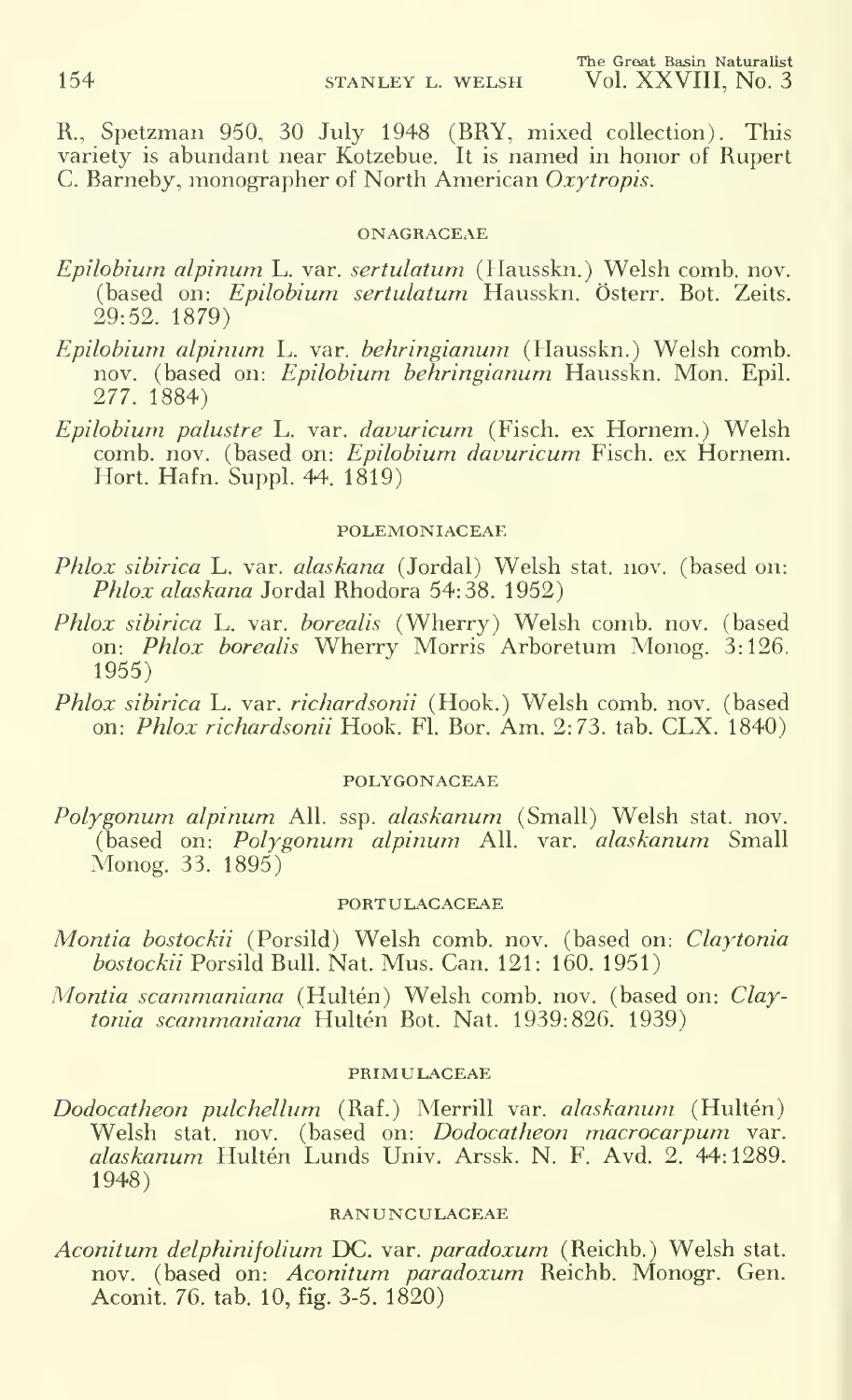Anemone narcissiflora L. var. villosissima (DC.) Welsh stat. nov. (based on: .Inemone narcissiflora villosissima DC. Prodr. 1:22. 1824)

#### ROSACEAE

X Geum macranthum (Kearney ex Rydb.) Welsh hybrid nov. (based on: Sieversia macrantha Kearney ex Rydb. N. Am. Fl. 22:412. 1913)

#### SAXIFRAGACEAE

- Saxifraga davurica Willd. var. grandipetala (Engler & Irmscher) Welsh stat. nov. (based on: *Saxifraga davurica* Willd. fma. – 1 grandipetala Engler & Irmscher ex Engler Pflanzenreich IV. 117 (heft 67): 22. 1916)
- Saxifraga punctata L. var. insularis (Hultén) Welsh stat. nov. (based on: Saxifraga punctata ssp. insularis Hultén Svensk. Bot. Tidskr. 30:524. 1936)
- Saxifraga punctata L. var. porsildiana (Calder & Savile) Welsh stat. nov. (based on: Saxifraga punctata ssp. porsildiana Calder & Savile Can. Jour. Bot. 38:429. 1960)
- Saxifraga punctata L. var. pacifica (Hultén) Welsh stat. nov. (based on: Saxifraga punctata ssp. pacifica Hultén Lunds Univ. Arssk. N. F. Avd. 2. 40:928. 1944)

#### SCROPHULARICEAE

- Euphrasia arctica Lange ex Rostrup var. mollis (Ledeb.) Welsh comb. nov. (based on: Euphrasia officinalis var. mollis Ledeb. Fl. Ross. 3:263. 1849)
- Pedicularis sudetica Willd. var. pacifica (Hultén) Welsh stat. nov. (based on: Pedicularis sudetica ssp. pacifica Hultén Svensk Botanisk Tidskr. 55:203. 1961)
- Veronica wormskjoldii Roem. & Schult. var. stelleri (Pallas) Welsh comb. nov. (based on: Veronica stelleri Pallas ex Schrad. & Link Bot. Jahrb. 3:40. 1820)

#### **REFERENCES**

- BARNEBY, R. C. 1952. A revision of the North American species of Oxytropis DC. Proc. Cal. Acad. Sci. IV. 27:172-312.
- BEAMISH, K. I. 1955. Studies in the genus *Dodocatheon* of North America. The Bull. Torrey Club 82:357-366.
- Calder, J. A., and D. B. O. Savile. 1960. Studies in Saxifragaceae III. Saxifraga odontoloma and Lyallii, and North American subspecies of S. punctata. Can. Jour. Bot. 38:409-435.
- Engler, A., and E. Irmscher. 1916-1918. Saxifragaceae- Saxifraga I, II. Pflanzenreich IV. 117(heft 67, 69): 1-709.
- FERNALD, M. L., AND K. M. WIEGAND. 1915. The genus *Euphrasia* in North America. Rhodora 17:181-201.
- Gillett, J. M. 1963. The Gentians of Canada, Alaska, and Greenland. Can. Dept. Agr. Publ. 1180:1-99.